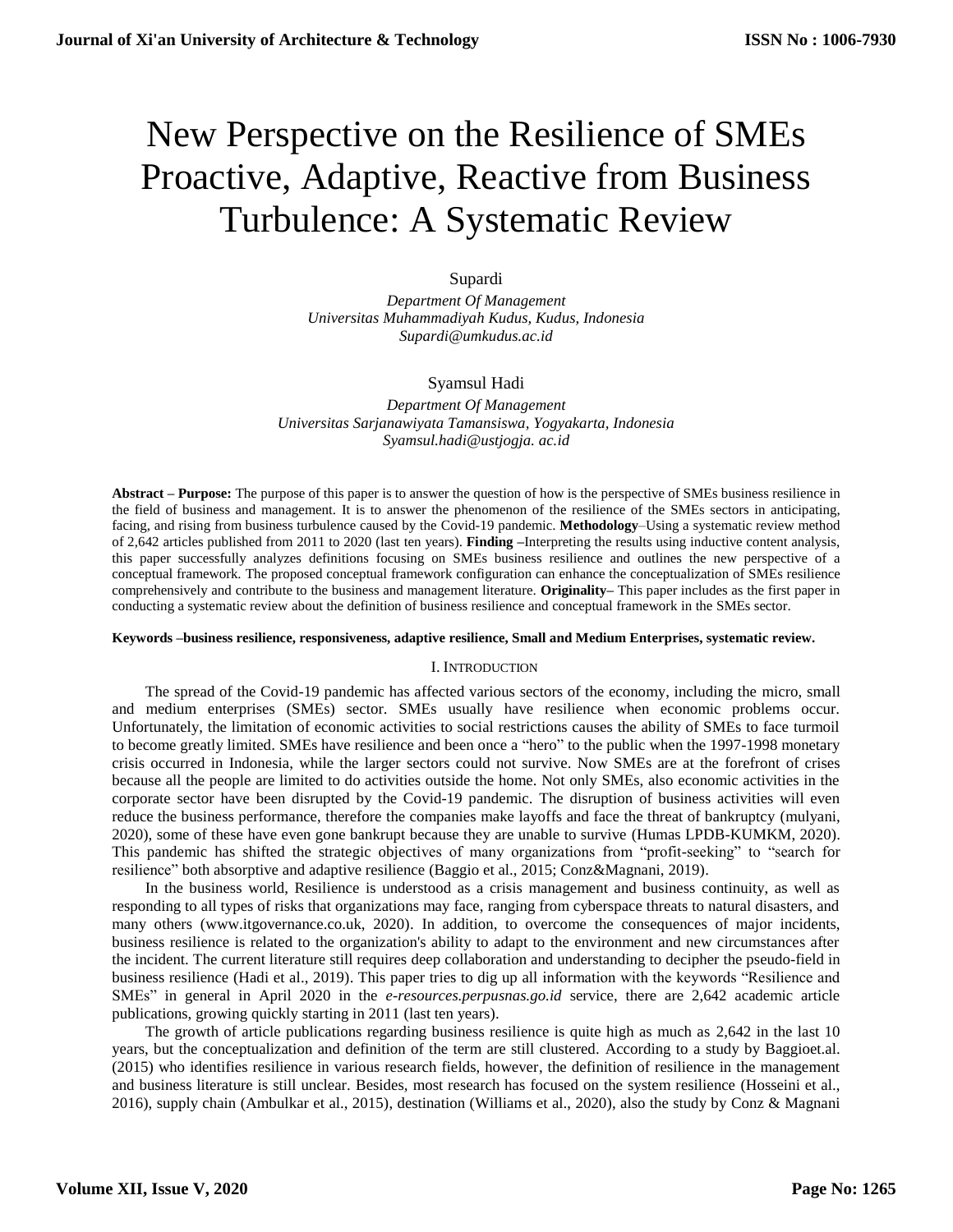(2019) who conducted review only until 2017. This makes the researchers who intend to conduct the research related to the business resilience topic will have some questions that might be unanswered recently, therefore it creates ongoing confusion in the field. A systematic review focusing on SMEs business resilience is necessary to be done and it becomes the right moment in 2020 to rejuvenate the concept and definition of business resilience by focusing only on SMEs.

This paper refers to the previous phenomenon about SMEs business resilience and contributes to the argumentation about resilience in the business and management field, as well as in the organizational justice (Hadi, Tjahjono, &Palupi, 2020; Linnenluecke, 2017) by answering the research questions on how is enterprise resilience defined and conceptualized in the field of business and management? Therefore, we conduct a systematic review from the articles published from 2011 to 2020 about SMEs business resilience, analyze the definition of the articles selected critically, and outlines the conceptual framework of SMEs business resilience.

### II. METHODOLOGY

#### *2.1. Data Source*

The data source and protocol determination in the systematic review uses the reference of Hadiet.al. (2019) in his book "Systematic Review: *Meta Sintesis Untuk Riset Perilaku Organisasional*" and from Gough et.al. (2012) about "an introduction to systematic reviews". This systematic review uses relevant articles that are appropriate to the topic of this study and conducts article searching using digital big data from *e-resources.perpusnas.go.id* which has 32 digital library nowadays. This paper uses digital library which has data of management and business field including Ebsco Host, Proquest, Science Direct, Wiley Online Library, Emerald insight, Taylor & Francis. No consensus that state the rules of how many digital library can be used, and of the last number of years of the data should be used in the systematic review study (Hadi, Tjahjono, El Qadri, et al., 2020), as a result, this paper determines 6 previous digital library, in the range of the past 10 years (2011-2020). This paper uses reference management of ZOTERO as the assistant in organizing citations and bibliography.

The process of searching in the systematic review applies operator Boolean logic of "Or", "And", and "Not' as the combination of the keywords determined that is "resilience" and the keywords related to SMEs including: "SME", "SMEs", and "Small and medium-sized enterprises". The keyword searching in the digital library is done several times to increase the reliability of this research. Each digital library is unique in the process of searching such as Ebsco Host (TX All Text, Publication Date 2011-2020, and Source Types Academic Journals), Proquest (Anywhere, all combinations of keyword, Publication Date 2011-2020, and Source Types Scholarly Journals), Science Direct (Publication Date 2011-2020, and Source Types Research articles), Wiley Online Library (Anywhere, Publication Date 2011-2020, and Source Types Journals), Emerald insight (Title, Publication Date 2011-2020), Taylor & Francis Online (Anywhere, Publication Date 2011-2020). Finally, this paper identified 2,642 potentially relevant articles and then they were filtered according to the inclusion and exclusion protocol of systematic (Hadi et al., 2019). The inclusion and exclusions of this study are as follows:

- a. The articles are published from 2011 to 2020 in 6 previous digital library. The type of publication includes conference, book, newspaper, unpublished work, etc. is excluded.
- b. The titles of the research that is not relevant to the topic of business resilience and with the keywords are excluded by using *advance search* (N= 2.586)
- c. The articles are published in English in the management and business field. The studies related to the other fields are excluded (N=0).
- d. The articles in the digital library that are not with complete text/ any limitations to getting the article are excluded ( $N=5$ ) and when it has been found a duplicate of the articles ( $N=11$ )
- e. Discussing explicitly the SMEs business resilience, if they do not state the strict definition of resilience, they are excluded  $(N=3)$ .
- f. Articles are empirical studies and exclude non-empirical study articles  $(N=14)$ .

Then from the results of recapitulation of inclusions and exclusions, articles in this systematic review can be seen in Figure 1. summarizing and describing the flow of systematic reviews using Preferred Reporting Items for Systematic Reviews and Meta-Analyses (PRISMA) developed by Moher, Liberati, Tetzlaff, Altman, and The PRISMA Group (Moher et al., 2009).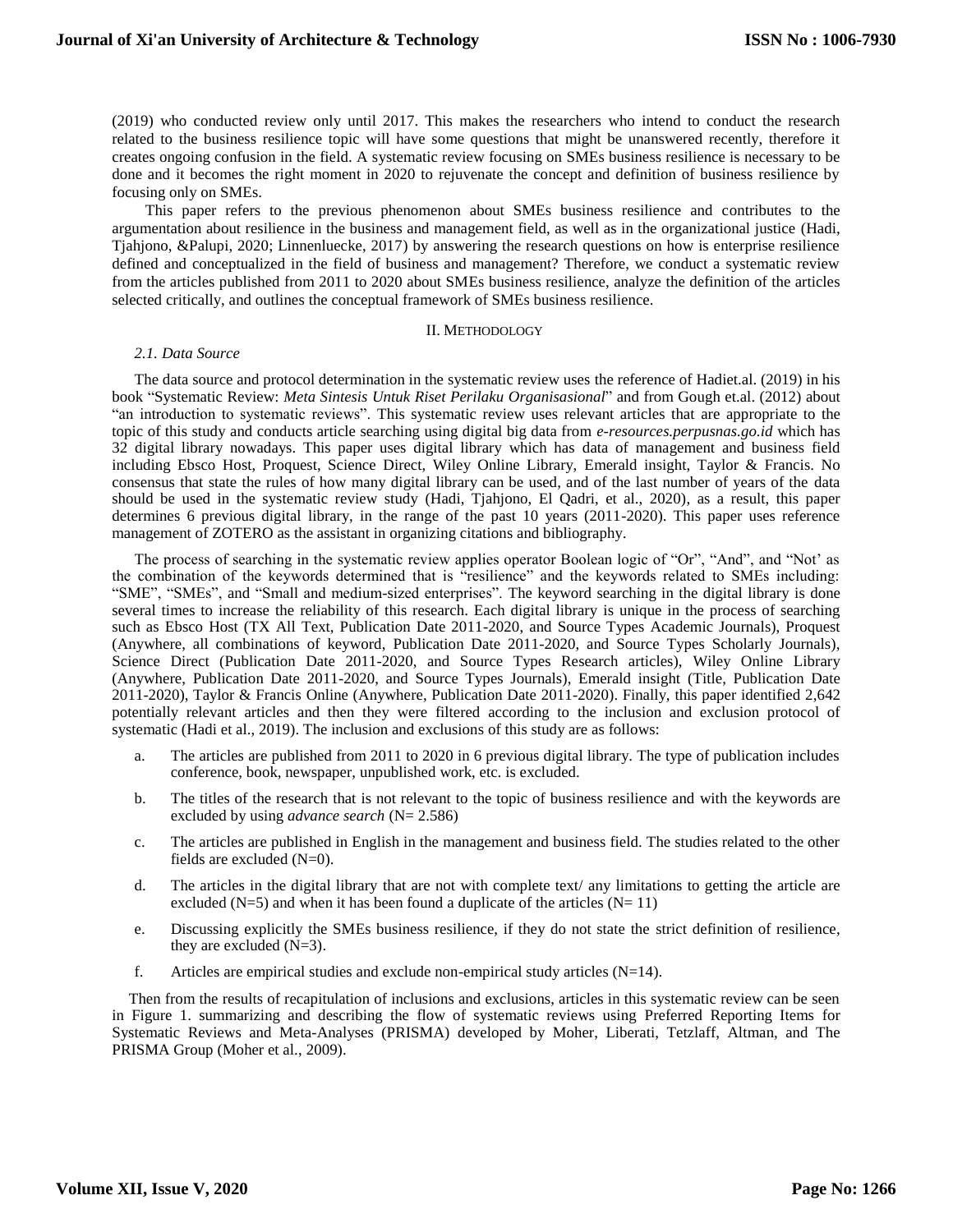

Figure 1. Information Flow of Systematic Review

## *2.2. Descriptive Analysis*

The articles obtained from a digital library by using keywords "resilience" and "SME" and "SMEs" and "Small and Medium-Sized Enterprises" were 2,642 articles distributed from 2011 to 2020 (cut off 24th April 2020). The increasing of the articles in the past 10 years significantly shows that there is a big interest in the SMEs business resilience topic. Meanwhile, the articles to be the candidate to the deep review phase from 2011 to 2020 are 23 articles published heterogeneously by 7 well-known publishers including Taylor & Francis, Inderscience Publishers, Emerald Group Publishing, Royal Society Publishing, Wiley, Elsevier, and Springer Publishing. This heterogeneity shows the wide-open opportunity. In figure 2, it can be seen that in 2019 the articles were increasing related to the topic of SMEs business resilience. The 2020 data is only until April 2020 and is likely to continue to increase beyond 2019. Overall, a substantial diversity of publications requires special studies to understand the knowledge that is still inherent in each article. While the biggest contribution from SMEs business resilience articles is from the United Kingdom with 9 articles, see Figure 3.



Figure 2. Graphic of article distribution from 2011 to 2020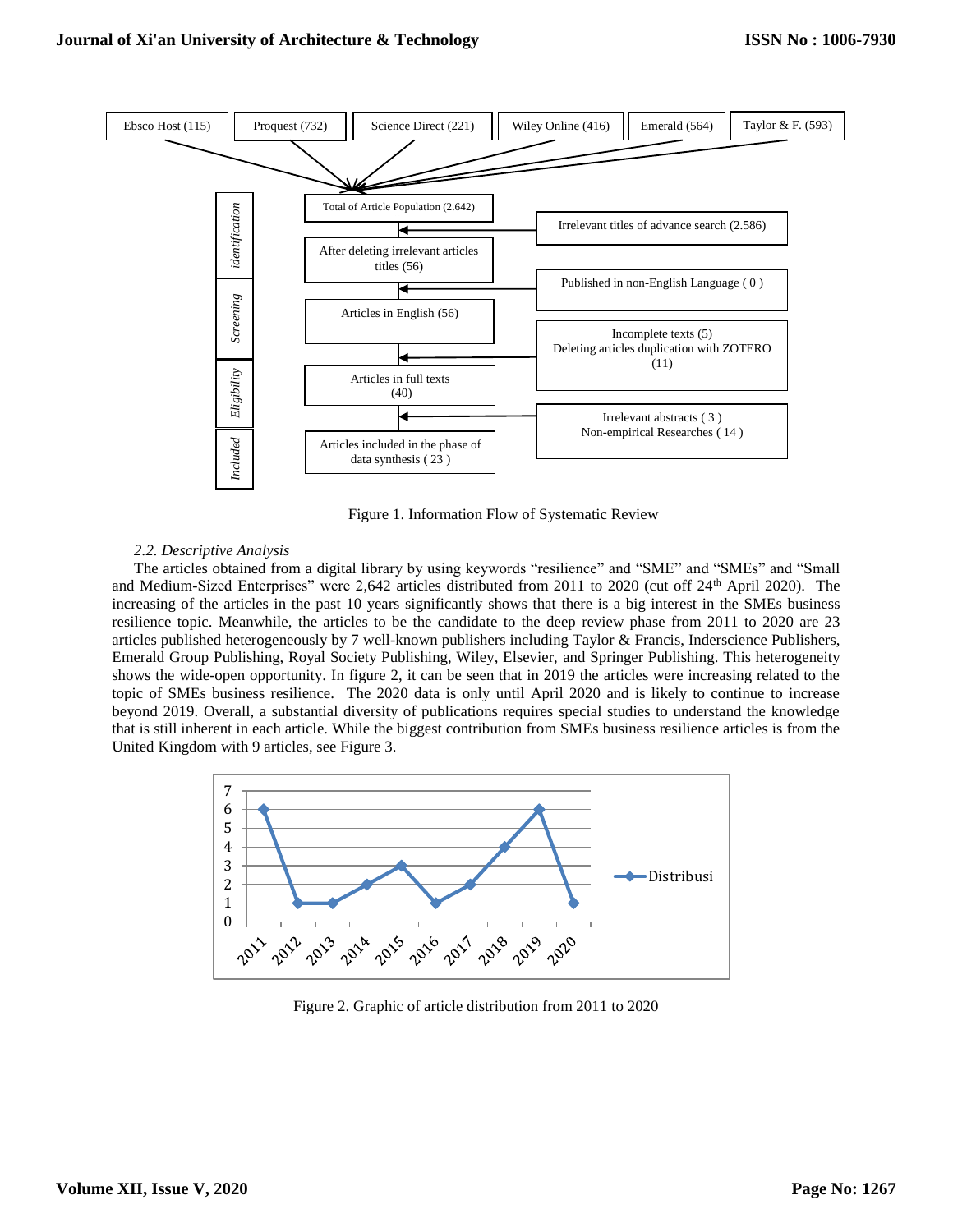

Figure 3. Graphic distribution of articles published in parts of the world

## *2.3. Analysis of Inductive Content*

The content analysis process in this paper follows trusted guidelines from Bengtsson (2016), dan Roller (2019) so that the results of this study are reliable and valid. The stage begins by reading the article several times to understand the essence of the data and explanation of each article to identify the definition of SMEs business resilience delivered by the author. Then, it is conducted analyzing articles using inductive qualitative content analysis methods that aim to describe a phenomenon that occurs, and this method is most appropriate when the research literature is quite limited (Azungah, 2018; Erlingsson& Brysiewicz, 2017).

This inductive qualitative content analysis specifically conducts (a) Communicative validity by building interpretation communities among the authors in analyzing each definition of SMEs business resilience during the induction process, (b) Pragmatic validity, by asking other researchers who are unfamiliar with the theme of business resilience to test their knowledge resulted in action, (c) Transgressive validity, by realizing conceptual framework that is taken for granted and looking for possible contradictions and differences, (d) Reliability, by maintaining objectivity throughout the inductive analysis conducted in research (Conz&Magnani, 2019).

## III. RESULTS

## *3.1 Continuation of Resilience: before, during and after turbulence*

From the analysis of the article content, it shows that the business resilience of SMEs has different attributes along a continuum: before, during, and after the turbulence. The definition of SMEs business resilience is coded inductively by recognizing the categories owned by each article in the form of nouns, adjectives, and verbs. Thus, this article identifies "alertness", "readiness", and "preparedness" as sub-categories included in the company's proactive resilience category at the time (t -1), before an event occurs. "Changing", "sustaining" and "adapting" are the attributes of the adaptive SMEs business resilience that the company has in adapting to an event at the time (t) when the event occurs. Whereas "Responding", "surviving", "returning", and "bounce back", are sub-categories that define the SMEs business resilience category as the company's reactive attributes at the time  $(t + 1)$ , after the event occurs. Then it cumulatively shows the above sub-categories called dynamic business sustainability of SMEs (Conz&Magnani, 2019). Table 1. The results of the article analysis below show the phases before, when, and after the event occurred on the SMEs business resilience, the author of the article, the year of publication, and the definition of each article.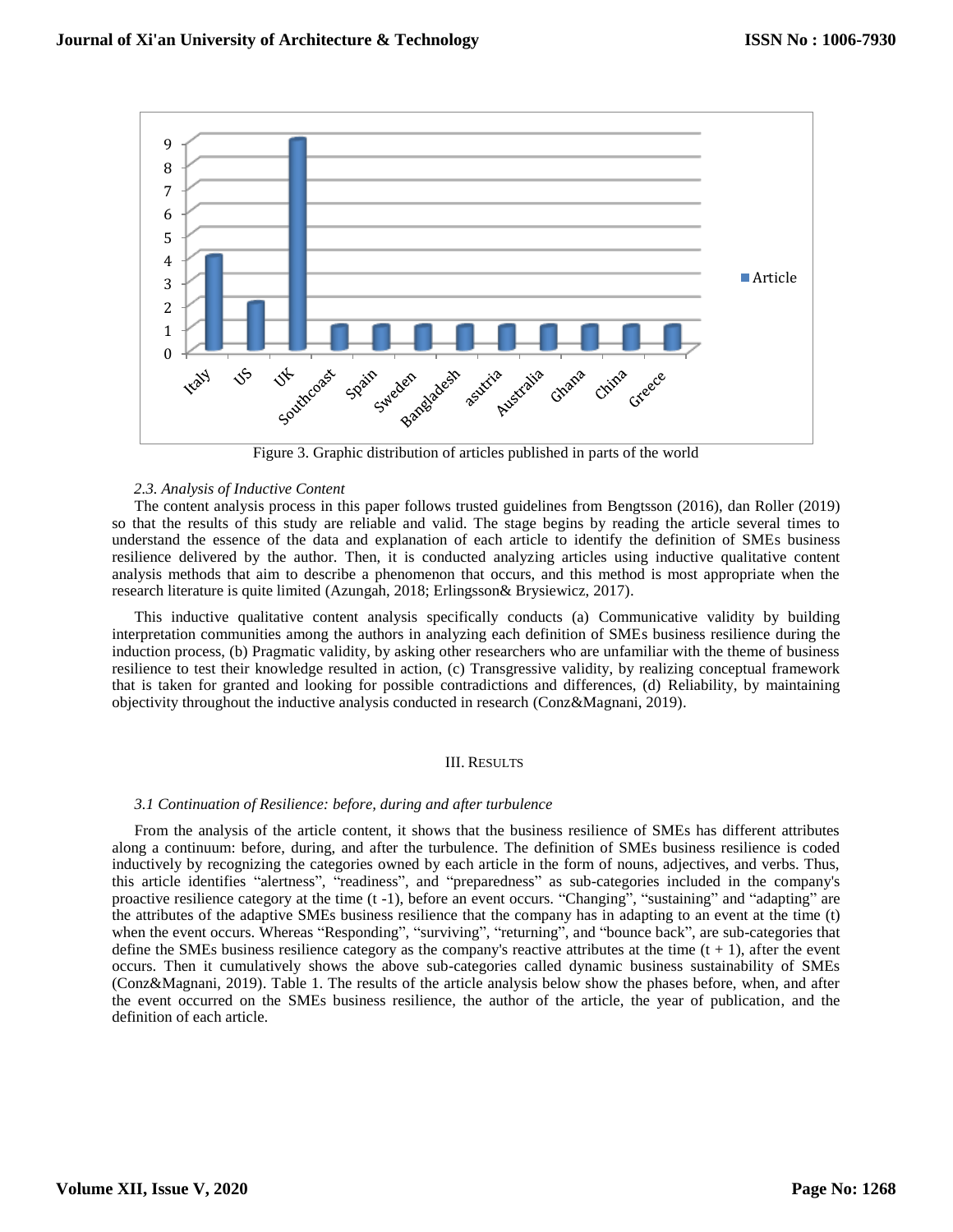| Phase                                       | Authors            | Year | Original Definition                                                                                              |  |  |
|---------------------------------------------|--------------------|------|------------------------------------------------------------------------------------------------------------------|--|--|
| Resilience as proactive attribute           |                    |      |                                                                                                                  |  |  |
| $t-1$                                       | Adekola & Clelland | 2019 | The specific arrangements in place to respond to natural hazards or                                              |  |  |
|                                             |                    |      | other emergencies in terms of "safeguards," "preparedness" and "the                                              |  |  |
|                                             |                    |      | unexpected," as well as post-event recovery (United Kingdom Country)                                             |  |  |
| $t-1$                                       | Conz et al.        | 2015 | The ability of a system to retain its equilibrium and avoid shocks (Italy                                        |  |  |
|                                             |                    |      | Country)                                                                                                         |  |  |
| $t-1$                                       | Demmer et al.      | 2011 | Continuously anticipating and reacting to deep, secular trends that can                                          |  |  |
|                                             |                    |      | permanently damage the earning prowess of a core business (United                                                |  |  |
|                                             |                    |      | States)                                                                                                          |  |  |
| $t-1$                                       | Sullivan-Taylor    | 2011 | The fields of business continuity, crisis and disaster management                                                |  |  |
|                                             | &Branicki          |      | (United Kingdom Country).                                                                                        |  |  |
| Resilience as absorptive/adaptive attribute |                    |      |                                                                                                                  |  |  |
| t                                           | Alberti et al.     | 2018 | The ability to survive and successfully compete in a turbulent business                                          |  |  |
|                                             |                    |      | environment (Italy Country)                                                                                      |  |  |
| t                                           | Alonso<br>Duarte   | 2015 | The persistence of systems and of their ability to absorb change and                                             |  |  |
|                                             | &Bressan           |      | disturbance and still maintain the same relationships between                                                    |  |  |
|                                             |                    |      | populations or state variables" (Italy Country)                                                                  |  |  |
| t                                           | Gray & Jones       | 2016 | Ability to adapt /survive and flourish, or learn lessons and start again                                         |  |  |
|                                             |                    |      | (United Kingdom Country)                                                                                         |  |  |
| t                                           | Gunasekaran et al. | 2011 | Adaptability, responsiveness, sustainability and competitiveness in                                              |  |  |
|                                             |                    |      | evolving markets through a flexible workforce, strategic managerial                                              |  |  |
|                                             |                    |      | thinking, top management support and technology (United States                                                   |  |  |
|                                             |                    |      | Country)                                                                                                         |  |  |
| t                                           | Herbane            | 2018 | Adaptive process and capacity of an organisation to address major acute                                          |  |  |
|                                             |                    |      | and strategic challenges through responsiveness and reinvention to                                               |  |  |
|                                             |                    |      | achieve organizational renewal.(United Kingdom Country)                                                          |  |  |
| t                                           | Iborra et al.      | 2019 | Experimentation, response, adaptation, flexibility, but also things                                              |  |  |
|                                             |                    |      | captured by terms like reliability, continuity, safety, stability or                                             |  |  |
|                                             |                    |      | adjustment (Spain Country)                                                                                       |  |  |
| t                                           | Ismail et al.      | 2011 | Desirable characteristic of firms that operate in turbulent environments                                         |  |  |
|                                             |                    |      | (United Kingdom Country)                                                                                         |  |  |
| t                                           | Pal et al.         | 2014 | Flexible and adaptable behavioral characteristics prove to be key<br>enablers of SME resilience (Sweden Country) |  |  |
| t                                           | Rahman & Mendy     | 2018 | Identifying, Adapting challenges faced by firms and what types of                                                |  |  |
|                                             |                    |      | behaviours are required by individual members so as to enhance                                                   |  |  |
|                                             |                    |      | survival in turbulent environments. (Bangladesh Country)                                                         |  |  |
| t                                           | Tognazzo et al.    | 2016 | Resilience refers to an organization's capacity to adjust to challenging                                         |  |  |
|                                             |                    |      | conditions like environmental shocks and emerge from them                                                        |  |  |
|                                             |                    |      | strengthened and more resourceful (Italy Country)                                                                |  |  |
| <b>Resilience as reactive attribute</b>     |                    |      |                                                                                                                  |  |  |
| $t+1$                                       | Branicki et al.    | 2018 | The resilience of SMEs, or their ability to cope with significant external                                       |  |  |
|                                             |                    |      | threats and shocks, they observed opportunities for renewal and                                                  |  |  |
|                                             |                    |      | reinvention (United Kingdom Country)                                                                             |  |  |
| $t+1$                                       | Coates et al.      | 2019 | The adaptation ability of an organization to return to a stronger state                                          |  |  |
|                                             |                    |      | post-disturbance (United Kingdom country)                                                                        |  |  |
| $t+1$                                       | Sauser et al.      | 2018 | The adaptive capacity of the SME to meet and achieve priorities and                                              |  |  |
|                                             |                    |      | goals in order to absorb or limit disruptions while retaining service                                            |  |  |
|                                             |                    |      | continuity (e.g., stay in business) recovery (United Kingdom country)                                            |  |  |
| $t+1$                                       | Wedawatta&         | 2012 | Adaptation of SMEs against the risk of flooding, enabling them to                                                |  |  |
|                                             | Ingirige           |      | prevent and/or limit adverse impacts of flooding on their business                                               |  |  |
|                                             |                    |      | activities (United Kingdom country) experience                                                                   |  |  |
| $t+1$                                       | Zehrer&Leib        | 2019 | A key trait and relates to a combination of internal (e.g. development of                                        |  |  |

Table 1. Categories of resilience, selected references and definitions listed according to the corresponding temporal phase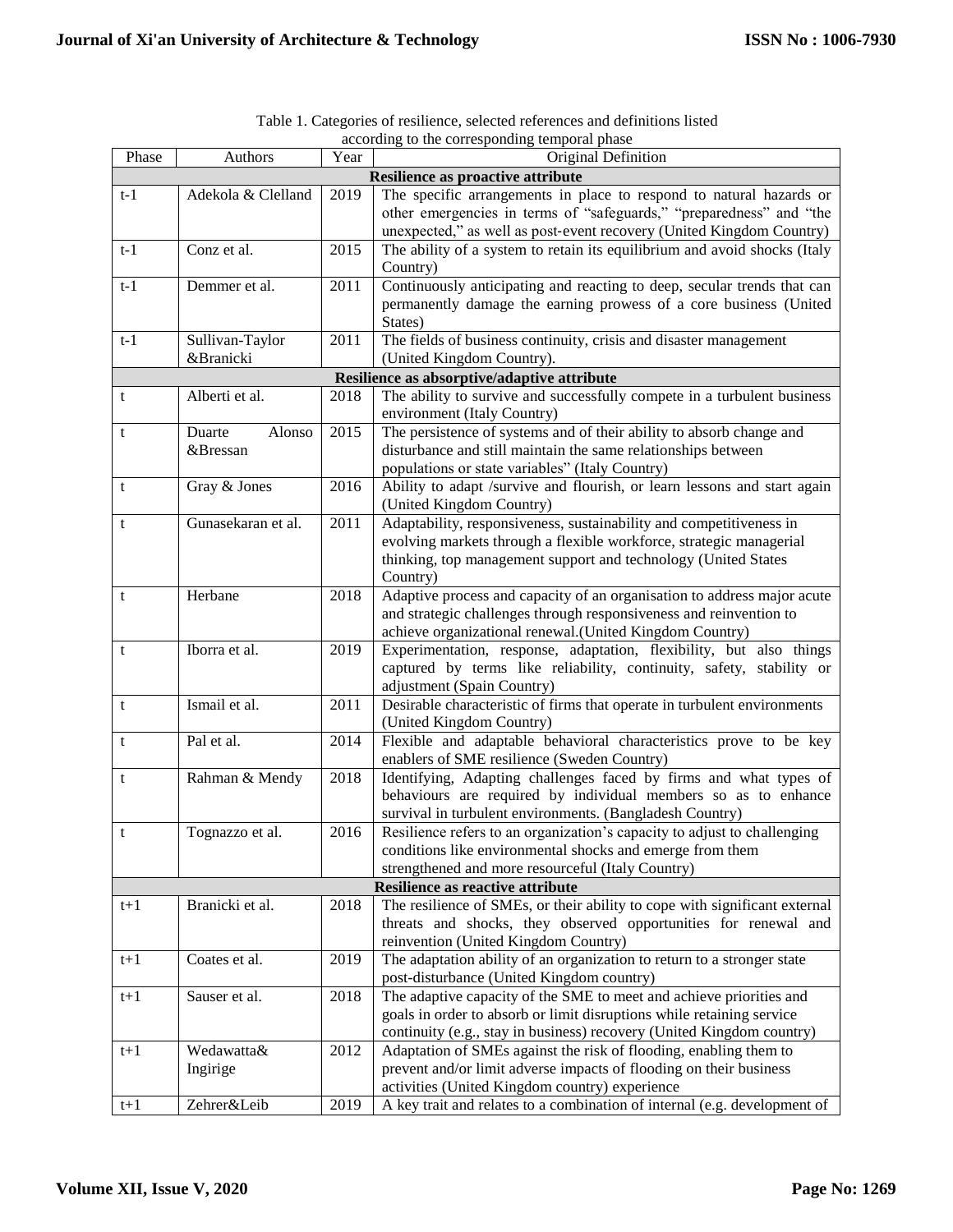|                                 |                   |      | a desirable personal identity, experiences of power and control,<br>adherence to cultural traditions, experiences of social justice and<br>experiences of a sense of cohesion with others) and external contextual<br>factors (e.g. access to material resources and access to supportive<br>relationships) (Asutria Country) |  |  |
|---------------------------------|-------------------|------|-------------------------------------------------------------------------------------------------------------------------------------------------------------------------------------------------------------------------------------------------------------------------------------------------------------------------------|--|--|
| Resilience as dynamic attribute |                   |      |                                                                                                                                                                                                                                                                                                                               |  |  |
| <b>Process</b>                  | Ali et al.        | 2017 | The adaptive capability of the supply chain to prepare for unexpected<br>events, respond to disruption and recover from them by maintaining<br>continuity of operations at the desired level of connectedness and<br>control over structure and function (Australia Country)                                                  |  |  |
| <b>Process</b>                  | Asamoah et al.    | 2020 | Resistance component represents the ability of a system to minimize the<br>impact of a disruption by evading it entirely, recovery capacity<br>concerns the ability of a system to return to functionality once a<br>disruption has occurred (Ghana Country)                                                                  |  |  |
| Process                         | Chan              | 2011 | A trait of an organisation to thrive in a dynamic and volatile business<br>environment (China Country)                                                                                                                                                                                                                        |  |  |
| <b>Process</b>                  | Halkos&Skouloudis | 2019 | The ability of business organizations to become more resilient to floods<br>(i.e. to withstand, to adapt to, and to quickly recover) (Greece country)                                                                                                                                                                         |  |  |

From 23 articles, 4 articles adopted the definition that refers to resilience as an attribute owned by a company before an event occurs (t-1), 10 articles adopt the definition that refers to resilience as an attribute owned by the company when an event occurs (t), 5 articles the definition that refers to resilience as an attribute owned by the company after an event occurred  $(t + 1)$ , and 4 articles adopted the definition that refers to resilience as an attribute owned by the company together, the following Figure 4 shows the four phases.



Figure 4. Shows the four phases of events before, during, after, and dynamic.

# *3.1.1. SMEs business resilience before the event occurs (t-1)*

Conceptualization of SMEs business resilience as an attribute owned by the company before an event occurs as much as 17% of articles indicate the capabilities needed to have by the company to respond to unexpected events. Adekola & Clelland (2019) define SMEs business resilience as special arrangements that are applied to respond to natural hazards or other emergencies in terms of "protection", "preparedness", and "unexpected", and "post-event" recovery. Sullivan-Taylor & Branicki (2011) emphasize the SMEs business resilience as a process of business continuity, crisis, and disaster management. Conz et al. (2015) explain the SMEs business resilience as the ability of a system to maintain its balance and to avoid shocks. Meanwhile Demmer et al. (2011) compare SMEs business resilience as anticipating behavior and reacting to deep secular trends that can permanently damage core business stability.

The explanation above refers to individual and collective creativity, which can develop resilience resources that are more survive to produce the more responsiveness and resilience of all turbulence both internal and external. Not only creativity that is needed but also the capability of dynamic competitiveness and application to organizational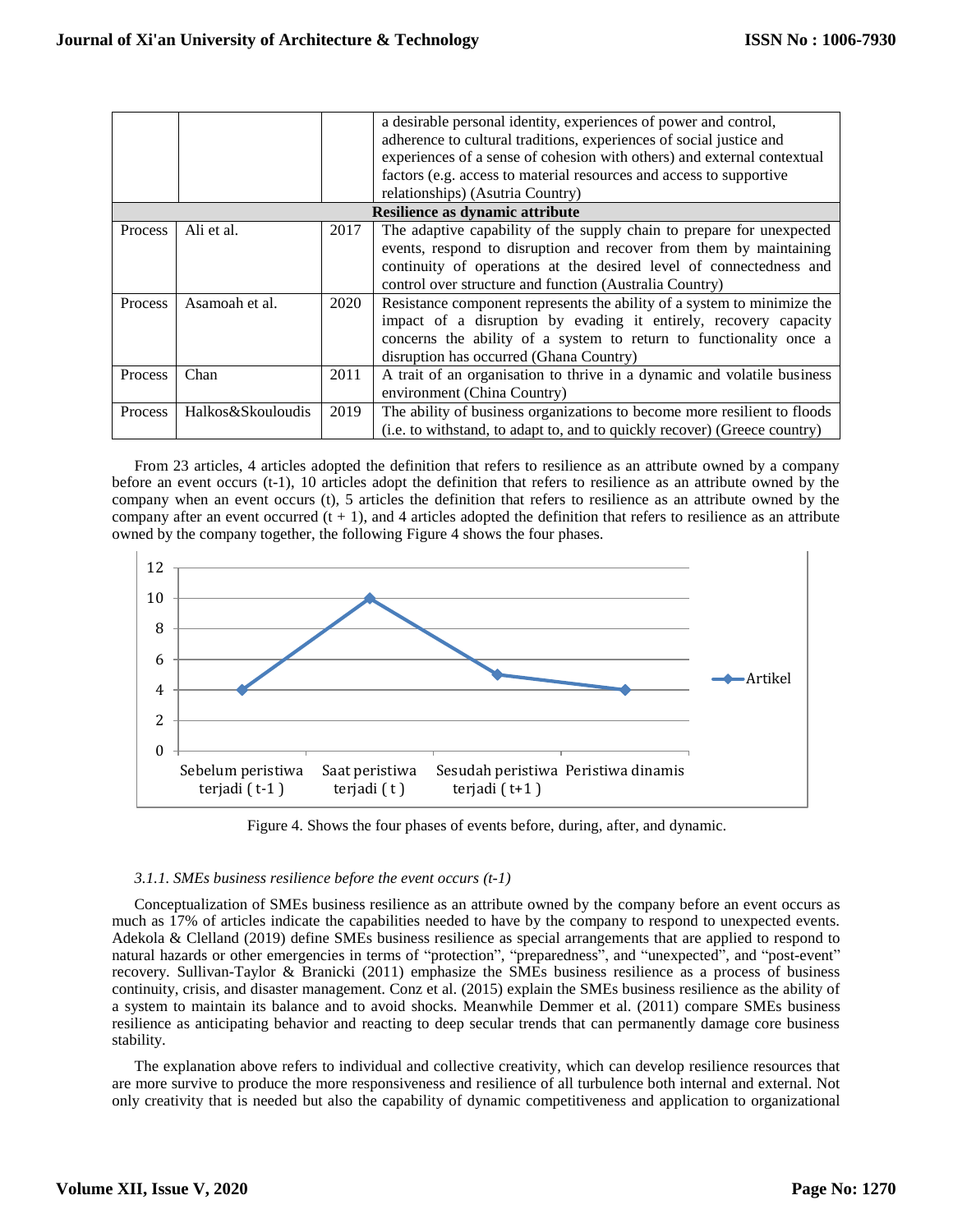culture are also needed as a result it can follow unexpected environmental developments collectively and easily. To show how creativity can emerge and what it has to do with SMEs business resilience, this requires further research.

## *3.1.2. SMEs business resilience when the event occurs (t)*

The focus of conceptualization of SMEs business resilience as an attribute owned by the company when an event occurs (*t*) has 43% of articles that generally describe: (a) SMEs business resilience related to responsiveness to phenomena that occur related to both internal and external factors, as a consequence in maintaining business stability. (b) SMEs business resilience related to adaptation to external turbulence factors as a result, the company makes internal changes to its resources or its newness so that it can reduce turbulence that occurs.

Alberti et al. (2018) define SMEs business resilience when the event occurs as the ability to survive and to successfully compete in the business environment, meanwhile, Duarte Alonso & Bressan (2015) describes SMEs business resilience as the persistence of the system and the ability to absorb change and disruption and still maintain the same relationship. Gray & Jones (2016) emphasize the ability to adapt/survive and develop, or to learn from phenomena that occur and start with better readiness. Gunasekaran et al. (2011) call SMEs business resilience as the ability to adapt, do responsively, sustainably, and competitively in the developing market through the flexible workforce, strategic managerial thinking, top management support, and technology. Herbane (2018) refers to the process and adaptive capacity of an organization to overcome an acute and strategic challenge through responsiveness and reinvention to achieve the organizational renewal. Iborra et al. (2019) call SMEs business resilience as an experiment, response, adaptation, flexibility, but also matters related to reliability, continuity, safety, stability or adjustment, and being in a turbulent environment (Ismail et al.,2011). Pal et al. (2014) emphasize the characteristics of flexible and adaptable behavior have been proven to be a major driver of SME resilience. Rahman &Mendy (2018) also explain the identification, adaptation, and challenges faced by the company and what types of behavior are needed by individual members to improve survival in a turbulent environment. The last is Tognazzo et al. (2016) emphasizing that SMEs business resilience refers to the capacity of organizations to adapt to the challenges of conditions such as environmental shocks and it will create innovation if it can respond and adapt during turbulence.

Therefore, the more agile, innovative, and flexible the organization in adapting to the external environment, the more able SMEs to quickly adjust its business processes, strategies, which can build resilient responses to turbulence that befalls the organization. This paper does not determine whether SMEs business resilience when (*t*) is responsive or adaptive, but only provides a broad definition that identifies resilience as an attribute owned by SMEs when a turbulence event occurs.

#### *3.1.3. SMEs business resilience after the event occurs( t+1 )*

SMEs business resilience after an event occurs  $(t+1)$  has 22% articles which generally explain and define resilience as an attribute owned by the company in carrying out the process of stabilization and revitalization to create business balance, respond to changes, maintain or reconfigure business processes after the event occurs at the time  $(t + 1)$ . Branicki et al. (2018) explain SMEs business resilience after an event occurs as the ability to overcome significant external threats and shocks and observe opportunities for renewal and reinvention. Meanwhile, Coates et al. (2019) define it as an organization's adaptability to return to the stronger post-turbulence state of the business. Sauser et al. (2018) emphasize the adaptive capacity of SMEs to achieve business priorities aimed at absorbing or limiting turbulence while maintaining the sustainability of products and services in business, as well as recovery efforts that are closely related to internal business processes (such as self-development, control systems, organizational culture, organizational justice and cohesion with others) and externals (such as access to material resources and access to existing supply chains) (Zehrer&Leiß, 2019). Wedawatta & Ingirige (2012) emphasize that the adaptation of SMEs to force major risks allows them to prevent and or to limit the adverse impact of force major on their business activities.

Various definitions of SMEs business resilience series in this paper describe resilience as the perception of "reviving" or recovering into a state of equilibrium as previous or even better because it has been through a process of survival or adaptive at the time the turbulence occurs until it has an initiative strategy to carry out the recovery, where the phenomenon is unexpected. In general, the article above focuses on defining resilience as the ability to cope with, and to respond to, as a change without providing an insight about the way either from the point maintaining balance or of the resource configurations in achieving new equilibrium, where successful resource configurations are a consequence of the new environmental conditions.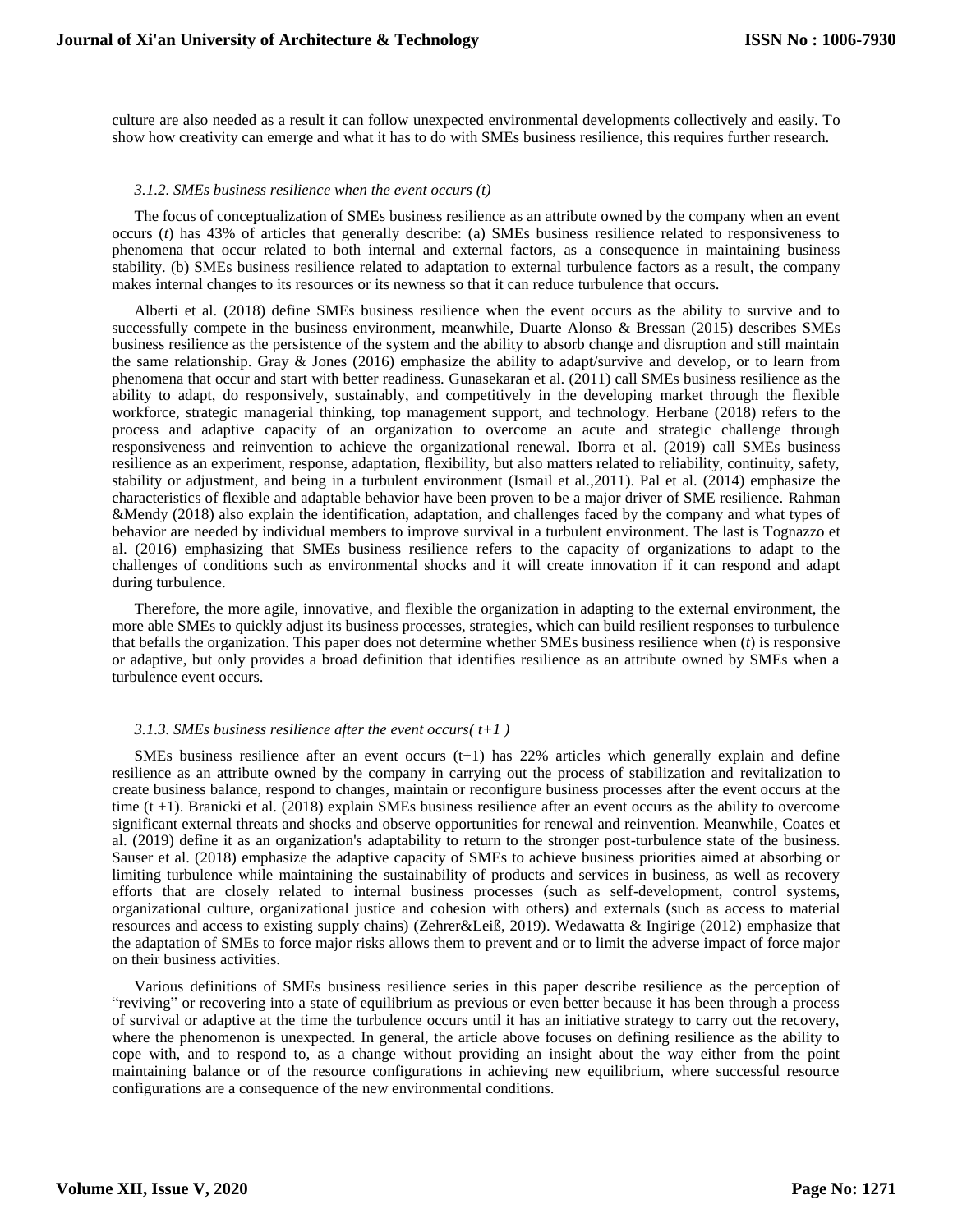## *3.1.4 SMEs business resilience as a dynamic attribute*

As many as 17% of the articles define SMEs business resilience as a company's responsiveness and adaptation before, during, and after turbulence occurs. The emphasis is on the dynamic aspects of SMEs business resilience. Several articles show resilience as a process of corporate dynamism over changes in the external environment which certainly has consequences for the business processes. Therefore the company's task is to absorb various turbulence turmoil to develop the response of existing situations specifically to accelerate a transformative process to utilize disturbing turbulence. Ali et al.(2017) explain that SMEs business resilience as a dynamic attribute has an adaptive ability in the supply chain to be ready to face unexpected events, to respond to disruptions, and to recover them by maintaining the continuity of the company's relationships, structure, and functions. Asamoah et al. (2020) describe the component of resistance as representing the ability of a system to minimize the impact of a disturbance by avoiding it completely, while the recovery capacity is related to the system's ability to return to function after the disturbance has occurred. As a result, the company can develop in a dynamic and fluctuating business environment (Chan, 2011). Halkos & Skouloudis (2019) also stress that the company must further enhance the adaptive capacity and enduring power of business organizations to become more resistant to any kind of turbulence.

From the analysis of the definition above, it explicitly explains that organizations must have the perspective of resilience as the ability to continue to grow and develop in the face of worrying, harmful, and deadly business turbulence in an external environment that never stops developing.

## *3.2. Conceptual framework of SMEs business resilience*

Various studies on business resilience from various scientific fields continue to grow with the keywords of business resilience and SMEs produce as many as 2,642 articles, and this number is quite a lot. Academics and practitioners must be more careful in adopting the concept of business resilience to avoid "garbage in" and "garbage out". Many terms are used interchangeably in various fields of science that are developing, however, there is no clear definition of SMEs business resilience and it only adopts from referring to the most quoted writings. The articles in this systematic review are from various countries including Italy, the US, UK, South coast, Spain, Sweden, Bangladesh, Australia, Ghana, China, Greece, and unfortunately even no country that has a strict definition even more if related to the country differences. This has implications at the level of analysis because the definition often comes in turn from the conceptualization of resilience, especially business resilience for SMEs. To overcome those weaknesses, this paper proposes the definition of SMEs business resilience as the dynamics of company resilience starting from (a) the proactive phase of anticipation (before the " t-1 " turbulence), (b) the responsive and adaptive phase (when the " t " turbulence occurs), (c) the reactive phase (after the turbulence occurs "  $t + 1$ "). A proactive resilience is an antecedent of responsiveness and adaptive, while responsiveness and adaptive ability have consequences for the company's reactive ability.

The content of each article analysis used raises important configurations for proposing a conceptual framework (see Figure. 5) and can be used as future research empirical studies. The conceptual framework identifies the process directly from the proactive phase, the responsive and adaptive phase, and the reactive phase. Then the direction of the process reverses from the reactive phase to the proactive phase, as a result, the rhythm will always rotate.



Figure 5. Conceptual Framework of SMEs business resilience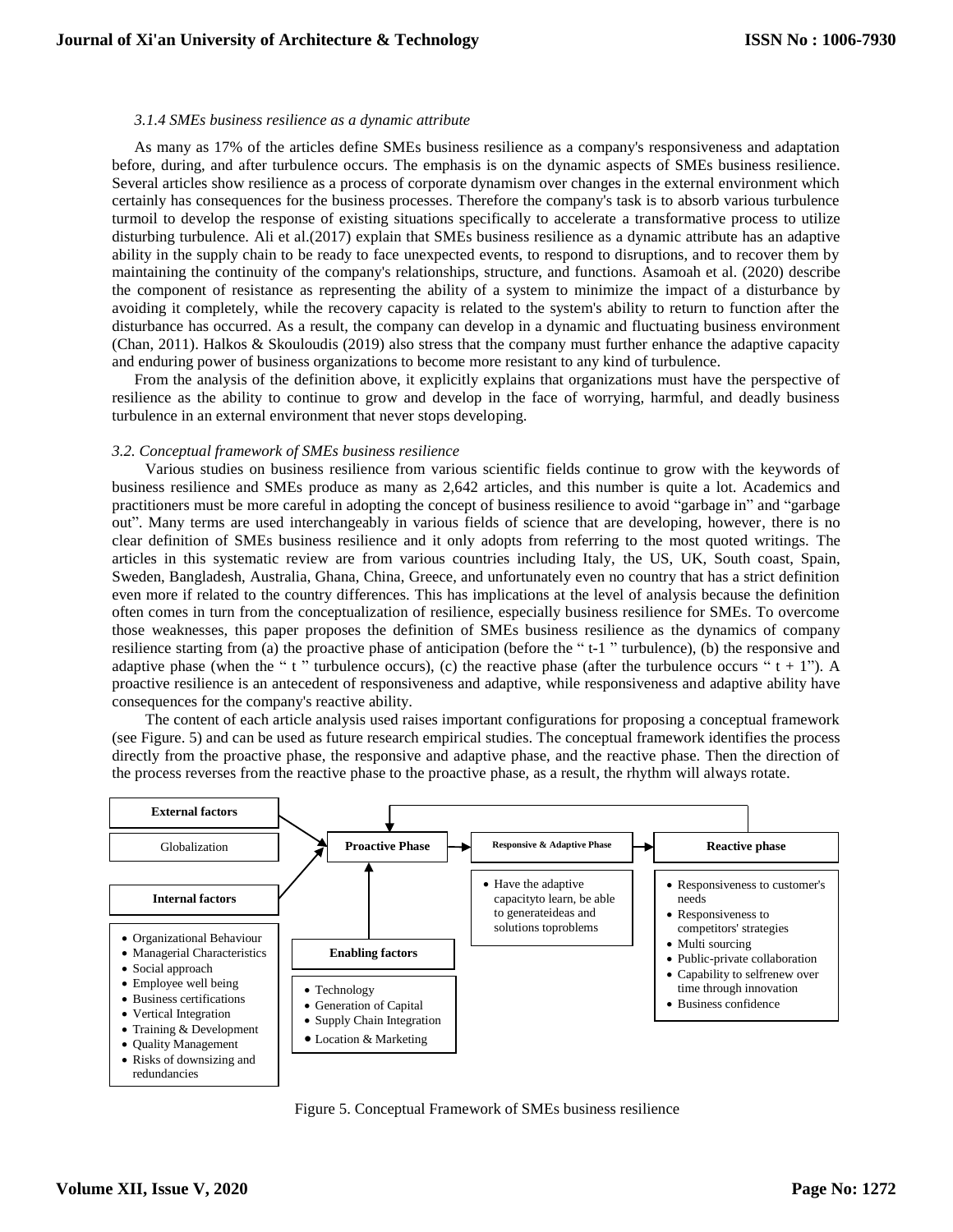The conceptual framework above explains the antecedents that may have significant or even insignificant influence when conducted empirical studies in the field. However, Ali et al. (2017), Demmer et al. (2011), Gunasekaran et al. (2011), Gray & Jones (2016), Pal et al. (2014) and Rahman & Mendy (2018) supports configuration of this conceptual framework part by part. This paper configures the analysis results of the articles used in this systematic review so that it is likely to cover theoretical gaps that have not been mapped. The significant contributions are: (a) making the conceptual framework explicitly related to SMEs business resilience, (b) describing the antecedents' pathway from the proactive phase, the responsive and adaptive phase, and the reactive phase, as well as the feedback loop between the reactive phase and the proactive phase. Companies can adopt this framework for the business process changes that have high flexibility from turbulence in an uncertain business environment.

Ali et al. (2017) reveal that the majority of business resilience risks come from the internal factors in the supply chain, thus requiring a strong supply chain collaboration. The level of resilience, barriers, and risks varies greatly in SMEs according to their size (small vs. medium). It is not enough for the company to focus only on the supply chain, as revealed in the study of Demmer et al.(2011) who emphasizes that SMEs must have a perspective on how to reform, and the implementation of the renewal strategy and an evaluation process to ensure a balance between steps that can increase company revenue and continue to motivate performance. It also relates to the socialcultural of the organization (Rahman &Mendy, 2018). Since the key to the resilience and competitiveness of SMEs is influenced by the progress in the operations, technology, and globalization strategies (Gunasekaran et al., 2011). Therefore to achieve this, the development and training that focus on collaboration and learning have a direct positive effect on the company and a long-term effect related to building overall business trust (Gray & Jones, 2016). SMEs are indeed interesting, the consortium's support shows that SMEs resilience and performance are better in turbulence (Ali et al., 2017; Hadi, 2020).

#### IV.CONCLUSION

An increase in the number of articles needs to be accompanied by a systematic review to see the gap of various articles on a particular topic and it can be used as a basis for further theoretical and empirical development in the field. Such as the topic of SMEs business resilience that still loses the conceptualization of the term. Thus many studies often use the definition of resilience from contextual and different levels of analysis, as a result, overlapping concepts of SMEs business resilience occur.

The conceptual framework in this paper is formulated using inductive qualitative methods from selected articles. Therefore it needs to be evaluated since the model does not take into account the heterogeneity of potential environmental conditions that might be a threat or change the balance of the company, but rather more generally refers to all 'events' related to changes, shocks, a trauma that change the balance of the company. By conducting future research, we believe it can help in developing a stronger understanding of corporate resilience since this model builds on the inductive process.

#### **REFERENCES**

- Adekola, J., &Clelland, D. (2019). Two sides of the same coin: Business resilience and community resilience. *Journal of Contingencies and Crisis Management*, *28*(1), 50–60. https://doi.org/10.1111/1468-5973.12275
- Alberti, F. G., Ferrario, S., &Pizzurno, E. (2018). Resilience: Resources and strategies of SMEs in a new theoretical framework. *Int. J. Learning and Intellectual Capital*, *15*(2), 24.
- Ali, I., Nagalingam, S., &Gurd, B. (2017). Building resilience in SMEs of perishable product supply chains: Enablers, barriers and risks. *Production Planning & Control*, *28*(15), 1236–1250. https://doi.org/10.1080/09537287.2017.1362487
- Ambulkar, S., Blackhurst, J., &Grawe, S. (2015). Firm's resilience to supply chain disruptions: Scale development and empirical examination. *Journal of Operations Management*, *33–34*(1), 111–122. https://doi.org/10.1016/j.jom.2014.11.002
- Asamoah, D., Agyei-Owusu, B., &Ashun, E. (2020). Social network relationship, supply chain resilience and customer-oriented performance of small and medium enterprises in a developing economy. *Benchmarking: An International Journal*, 1463–5771. https://doi.org/10.1108/BIJ-08-2019-0374
- Azungah, T. (2018). Qualitative research: Deductive and inductive approaches to data analysis. *Qualitative Research Journal*, *18*(4), 383–400. https://doi.org/10.1108/QRJ-D-18-00035
- Baggio, J. A., Brown, K., &Hellebrandt, D. (2015). Boundary object or bridging concept? A citation network analysis of resilience. *Ecology and Society*, *20*(2). https://doi.org/10.5751/ES-07484-200202
- Bengtsson, M. (2016). How to plan and perform a qualitative study using content analysis. *NursingPlus Open*, *2*, 8–14. https://doi.org/10.1016/j.npls.2016.01.001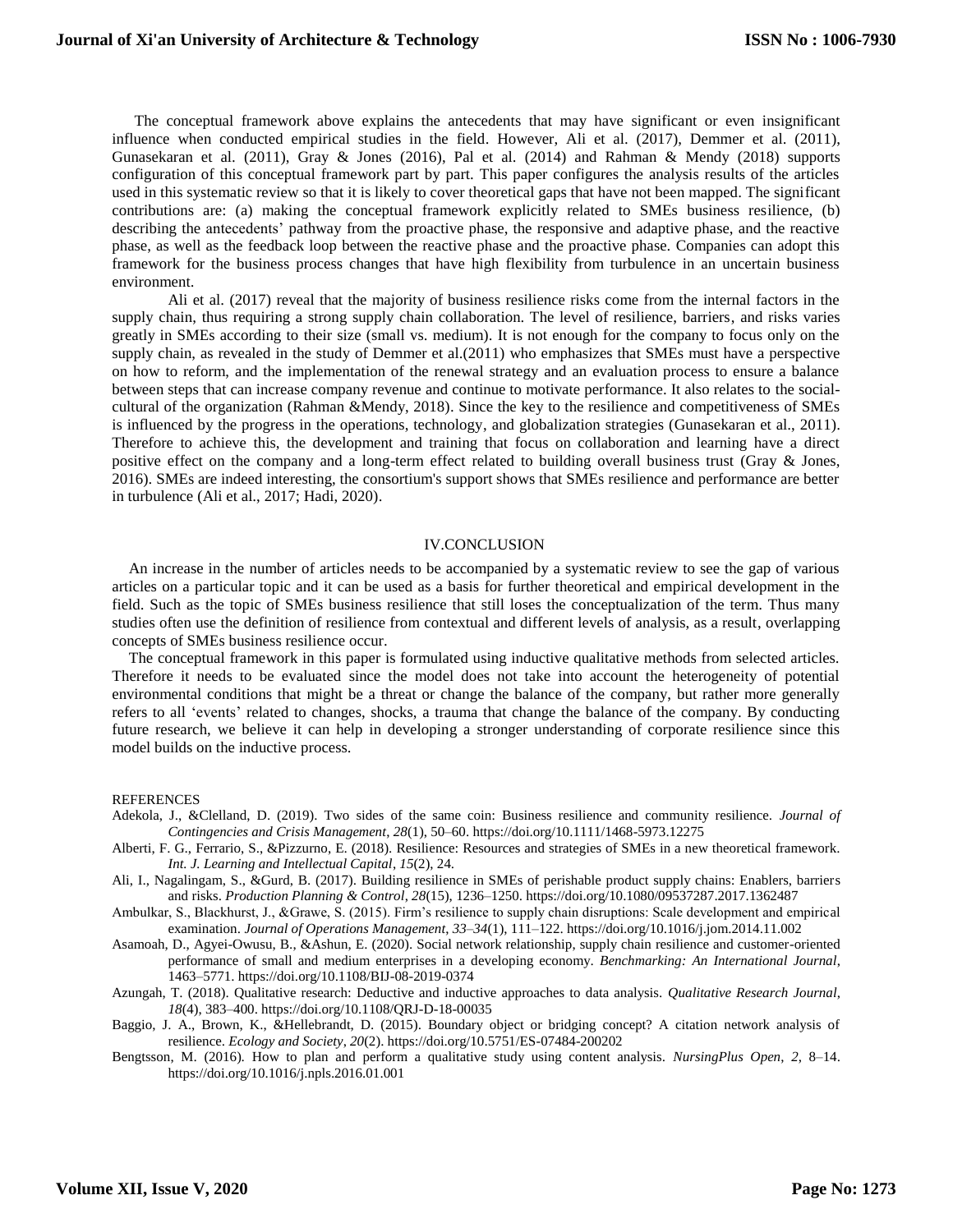- Branicki, L. J., Sullivan-Taylor, B., &Livschitz, S. R. (2018). How entrepreneurial resilience generates resilient SMEs. *International Journal of Entrepreneurial Behavior & Research*, *24*(7), 1244–1263. https://doi.org/10.1108/IJEBR-11- 2016-0396
- Chan, J. W. K. (2011). Enhancing organisational resilience: Application of viable system model and MCDA in a small Hong Kong company. *International Journal of Production Research*, *49*(18), 5545–5563. https://doi.org/10.1080/00207543.2011.563829
- Coates, G., Alharbi, M., Li, C., Ahilan, S., & Wright, N. (2019). Evaluating the operational resilience of small and medium-sized enterprises to flooding using a computational modelling and simulation approach: A case study of the 2007 flood in Tewkesbury. *Philosophical Transactions of the Royal Society A: Mathematical, Physical and Engineering Sciences*, *378*(2168), 20190210. https://doi.org/10.1098/rsta.2019.0210
- Conz, E., Denicolai, S., &Zucchella, A. (2015). The resilience strategies of SMEs in mature clusters. *Journal of Enterprising Communities: People and Places in the Global Economy*, *11*(1), 186–210. https://doi.org/10.1108/JEC-02-2015-0015
- Conz, E., &Magnani, G. (2019). A dynamic perspective on the resilience of firms: A systematic literature review and a framework for future research. *European Management Journal*. https://doi.org/10.1016/j.emj.2019.12.004
- Demmer, W. A., Vickery, S. K., &Calantone, R. (2011). Engendering resilience in small- and medium-sized enterprises (SMEs): A case study of Demmer Corporation. *International Journal of Production Research*, *49*(18), 5395–5413. https://doi.org/10.1080/00207543.2011.563903
- Duarte Alonso, A., &Bressan, A. (2015). Resilience in the context of Italian micro and small wineries: An empirical study. *International Journal of Wine Business Research*, *27*(1), 40–60. https://doi.org/10.1108/IJWBR-08-2014-0035
- Erlingsson, C., &Brysiewicz, P. (2017). A hands-on guide to doing content analysis. *African Journal of Emergency Medicine*, *7*(3), 93–99. https://doi.org/10.1016/j.afjem.2017.08.001
- Gough, D., Oliver, S., & Thomas, J. (Eds.). (2012). *An introduction to systematic reviews*. SAGE.
- Gray, D., & Jones, K. F. (2016). Using organisational development and learning methods to develop resilience for sustainable futures with SMEs and micro businesses: The case of the "business alliance". *Journal of Small Business and Enterprise Development*, *23*(2), 474–494. https://doi.org/10.1108/JSBED-03-2015-0031
- Gunasekaran, A., Rai, B. K., & Griffin, M. (2011). Resilience and competitiveness of small and medium size enterprises: An empirical research. *International Journal of Production Research*, *49*(18), 5489–5509. https://doi.org/10.1080/00207543.2011.563831
- Hadi, S. (2020). *Revitalization Strategy for Small and Medium Enterprises after Corona Virus Disease Pandemic (Covid-19) in Yogyakarta*. 9. https://doi.org/10.37896/JXAT12.04/1149
- Hadi, S., Tjahjono, H. K., El Qadri, Z. M., &Prajogo, W. (2020). The Influence of Organizational Justice and Positive Organizational Behavior: Systematic Review and Call for Future Research. *The Journal of Social Sciences Research*, *61*, 67–84. https://doi.org/10.32861/jssr.61.67.84
- Hadi, S., Tjahjono, H. K., &Palupi, M. (2019). *SYSTEMATIC REVIEW : META SINTESIS UNTUK RISET PERILAKU ORGANISASIONAL*. Viva Victory Abadi.
- Hadi, S., Tjahjono, H. K., &Palupi, M. (2020). Study of Organizational Justice in SMEs and Positive Consequences: Systematic Review. *International Journal of Advanced Science and Technology*, *29*(03), 14.
- Halkos, G., &Skouloudis, A. (2019). Investigating resilience barriers of small and medium-sized enterprises to flash floods: A quantile regression of determining factors. *Climate and Development*, *12*(1), 57–66. https://doi.org/10.1080/17565529.2019.1596782
- Herbane, B. (2018). Rethinking organizational resilience and strategic renewal in SMEs. *Entrepreneurship & Regional Development*, *31*(5–6), 476–495. https://doi.org/10.1080/08985626.2018.1541594
- Hosseini, S., Barker, K., & Ramirez-Marquez, J. E. (2016). A review of definitions and measures of system resilience. *Reliability Engineering & System Safety*, *145*, 47–61. https://doi.org/10.1016/j.ress.2015.08.006
- Humas LPDB-KUMKM. (2020). *LembagaPengelola Dana Bergulir*. MenghadapiKrisis Covid-19, LPDB-KUMKM PercepatPenyaluranPinjamanGuna Bantu KetahananEkonomi KUMKM. http://lpdb.id/update/kabarlpdb/2020/04/15/menghadapi-krisis-covid-19,-lpdb-kumkm-percepat-penyaluran-pinjaman-guna-bantu-ketahananekonomi-kumkm/
- Iborra, M., Safón, V., &Dolz, C. (2019). What explains resilience of SMEs? Ambidexterity capability and strategic consistency. *Long Range Planning*, 101947. https://doi.org/10.1016/j.lrp.2019.101947
- Ismail, H. S., Poolton, J., &Sharifi, H. (2011). The role of agile strategic capabilities in achieving resilience in manufacturingbased small companies. *International Journal of Production Research*, *49*(18), 5469–5487. https://doi.org/10.1080/00207543.2011.563833
- Linnenluecke, M. K. (2017). Resilience in Business and Management Research: A Review of Influential Publications and a Research Agenda: Resilience in Business and Management Research. *International Journal of Management Reviews*, *19*(1), 4–30. https://doi.org/10.1111/ijmr.12076
- Moher, D., Liberati, A., Tetzlaff, J., & Altman, D. G. (2009). Preferred Reporting Items for Systematic Reviews and Meta-Analyses: The PRISMA Statement. *PLoS Medicine*, *6*(7), 6.
- mulyani, sri. (2020, April 1). *Beda denganKrisis 1998, UMKM Paling TerpukulAkibatKorona*. medcom.id. https://www.medcom.id/ekonomi/bisnis/5b2XVxeK-beda-dengan-krisis-1998-umkm-paling-terpukul-akibat-korona